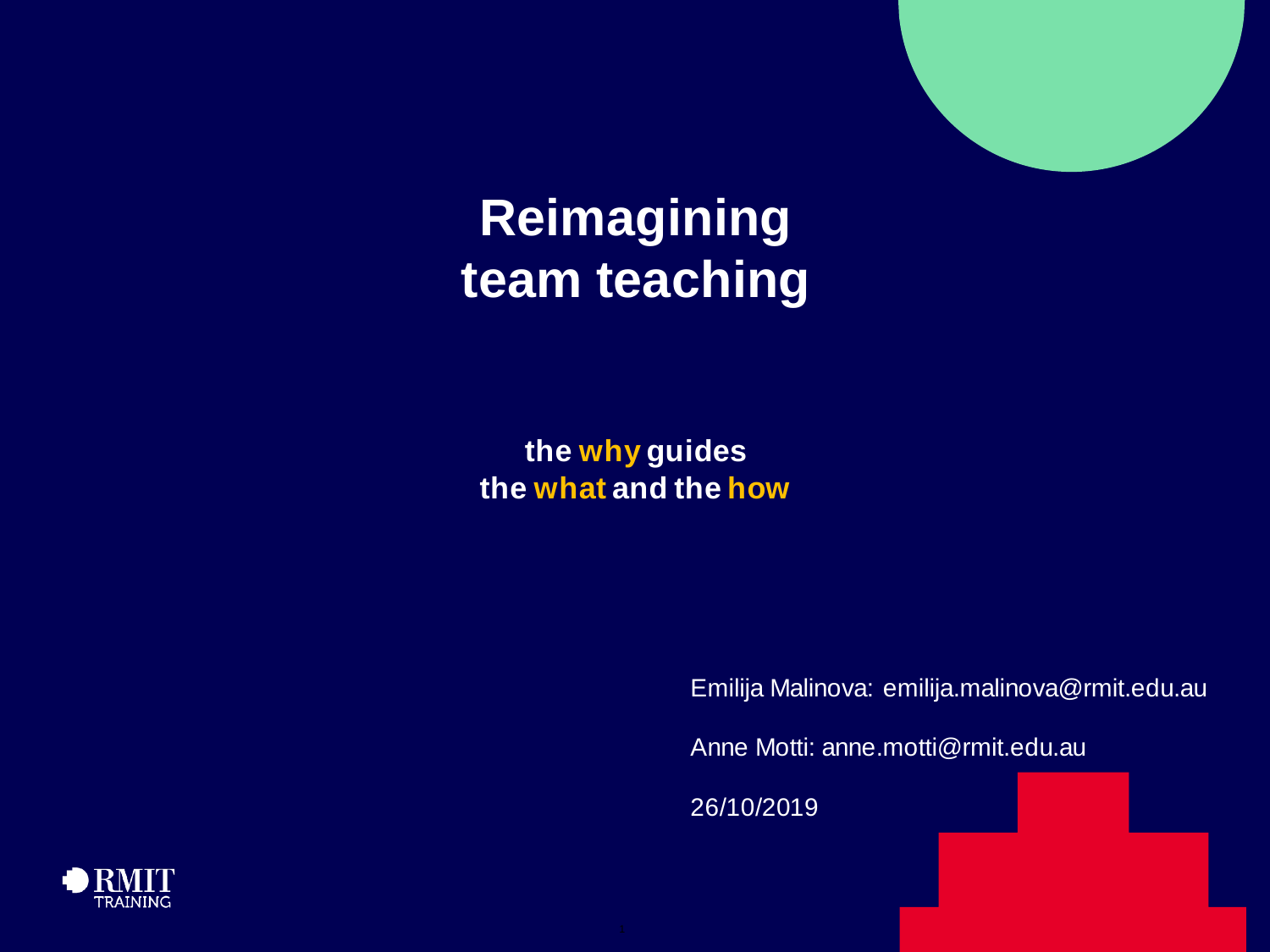

'The most valuable resource that all teachers have is each other. Without collaboration our growth is limited to our own perspectives.'

Robert John Meehan

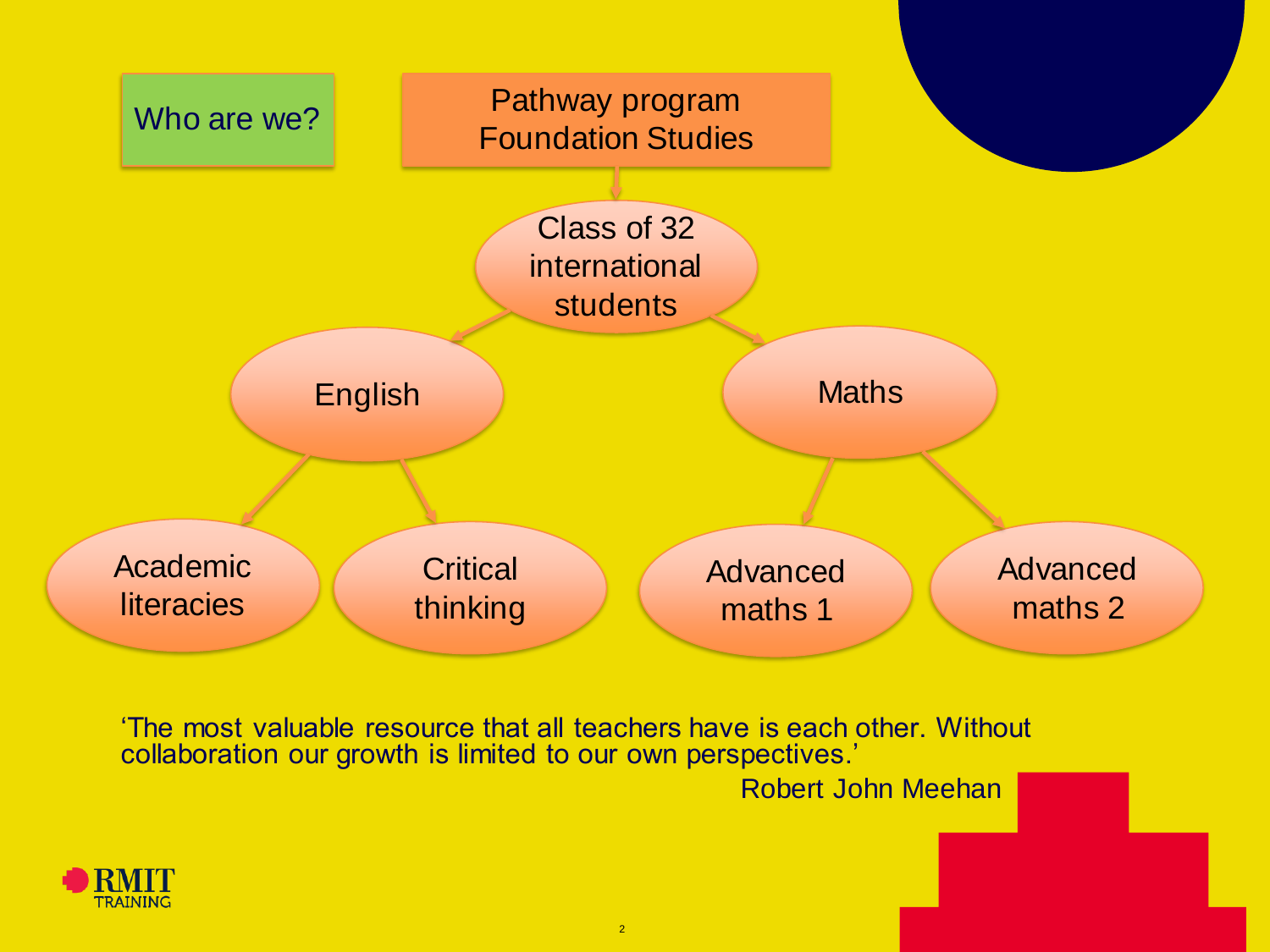## **Stages of team teaching**



Y=stages of team teaching and challenges X=the first month of the semester

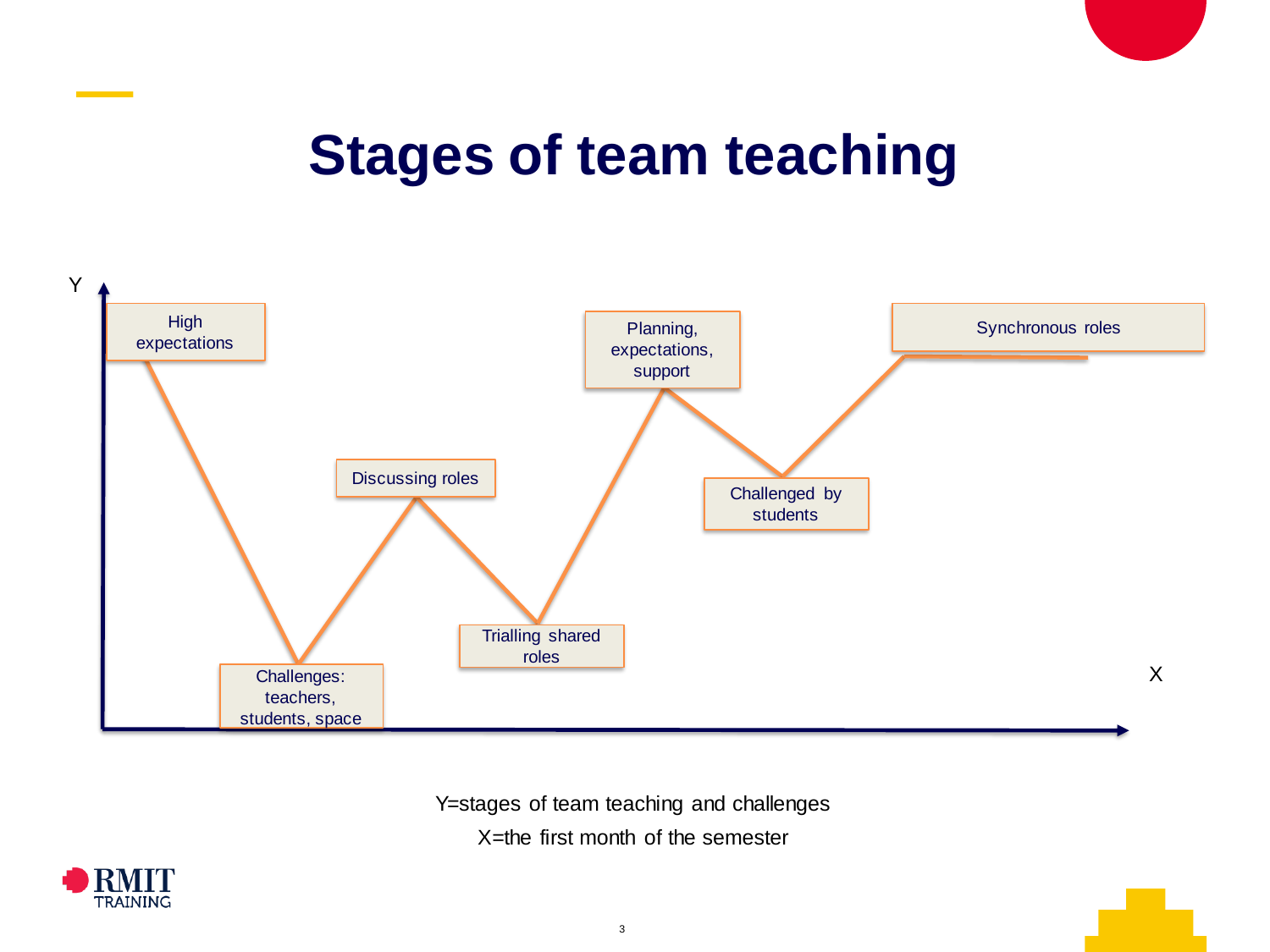# **Team Teaching**

- Types of delivery:
	- parallel teaching
	- rotating/alternative teaching (small focus groups)
	- different stations
	- different roles (instructions and facilitating group work)

4

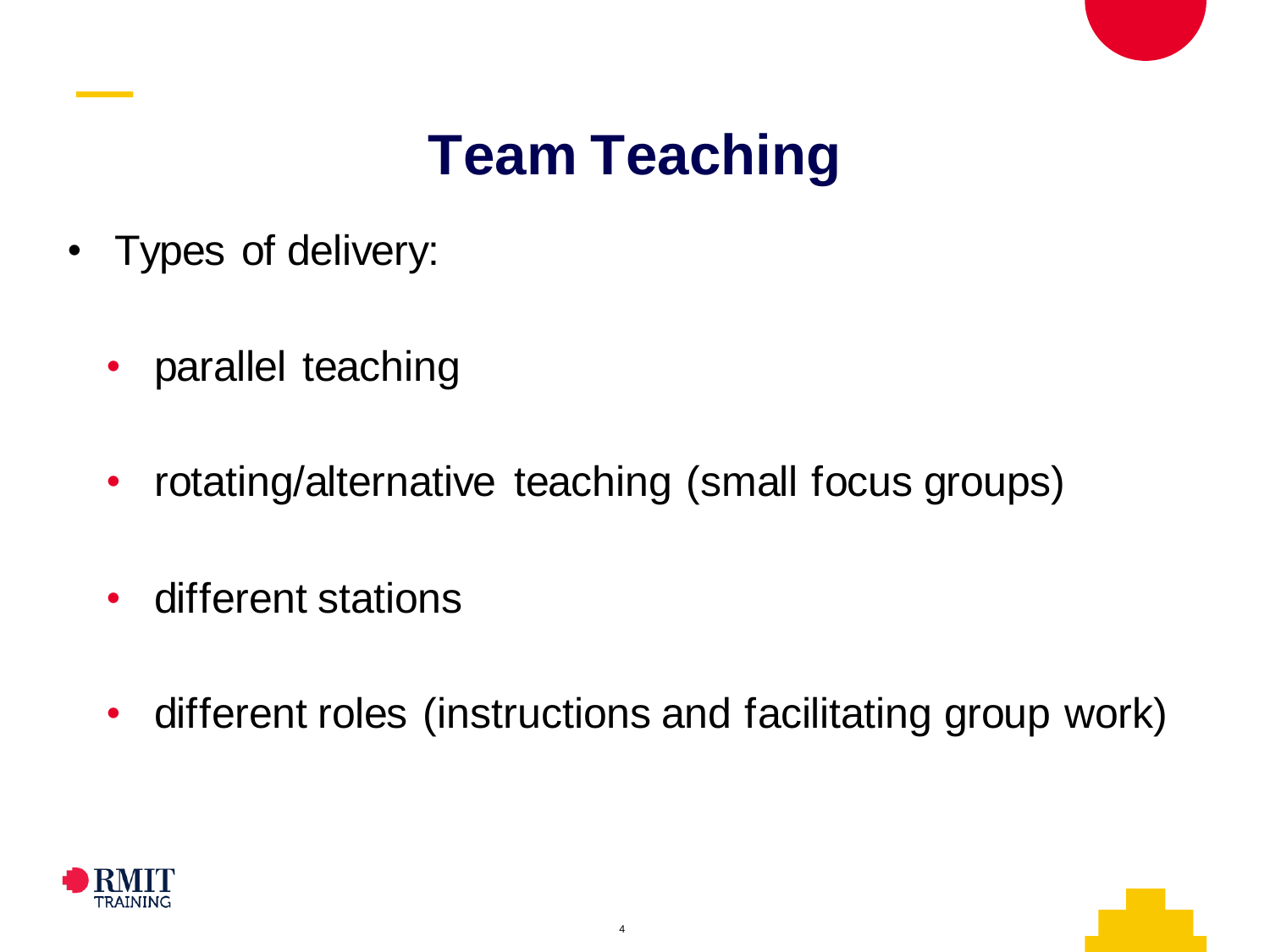## **Parallel Teaching**



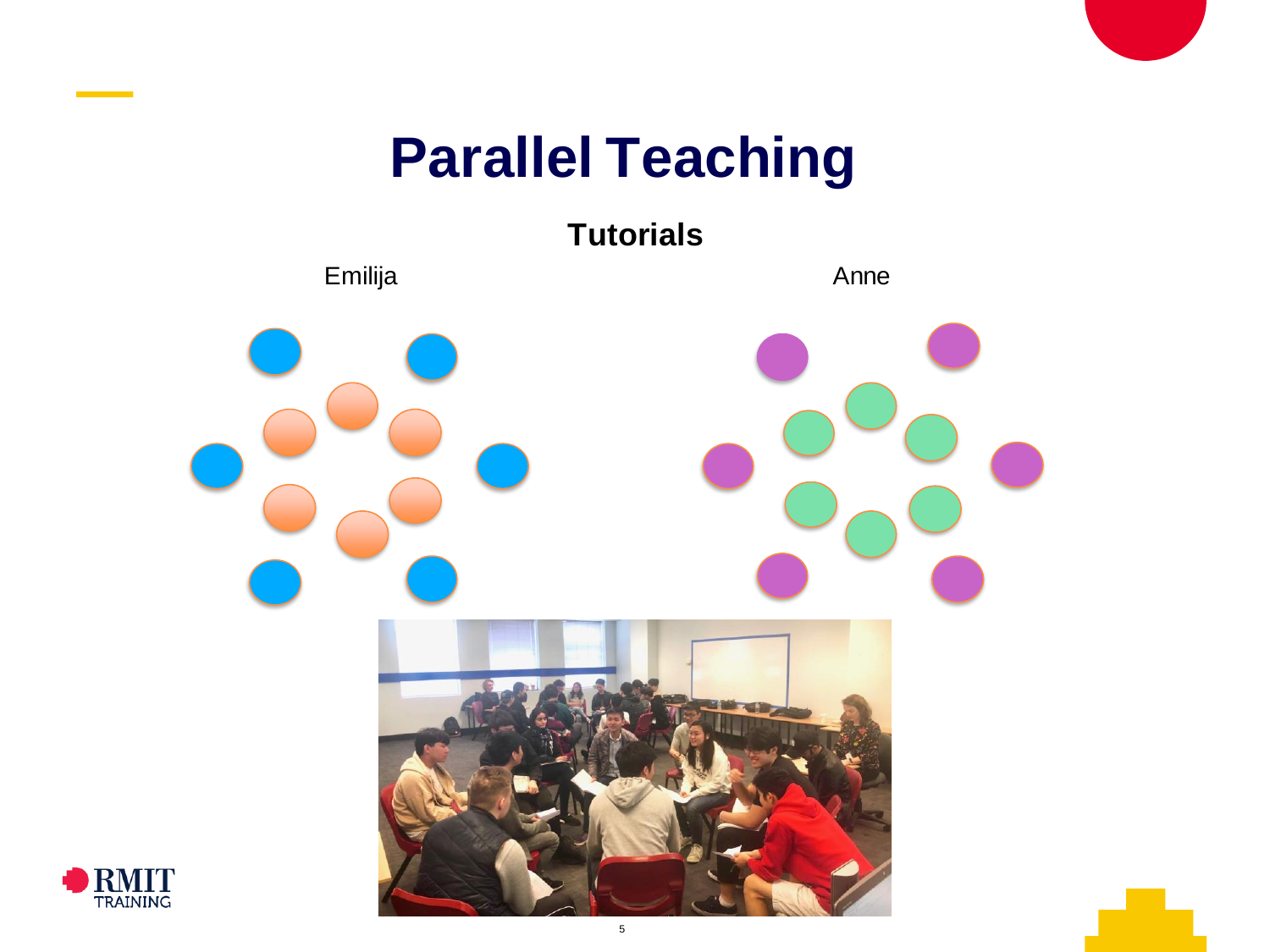### **Alternative Teaching**



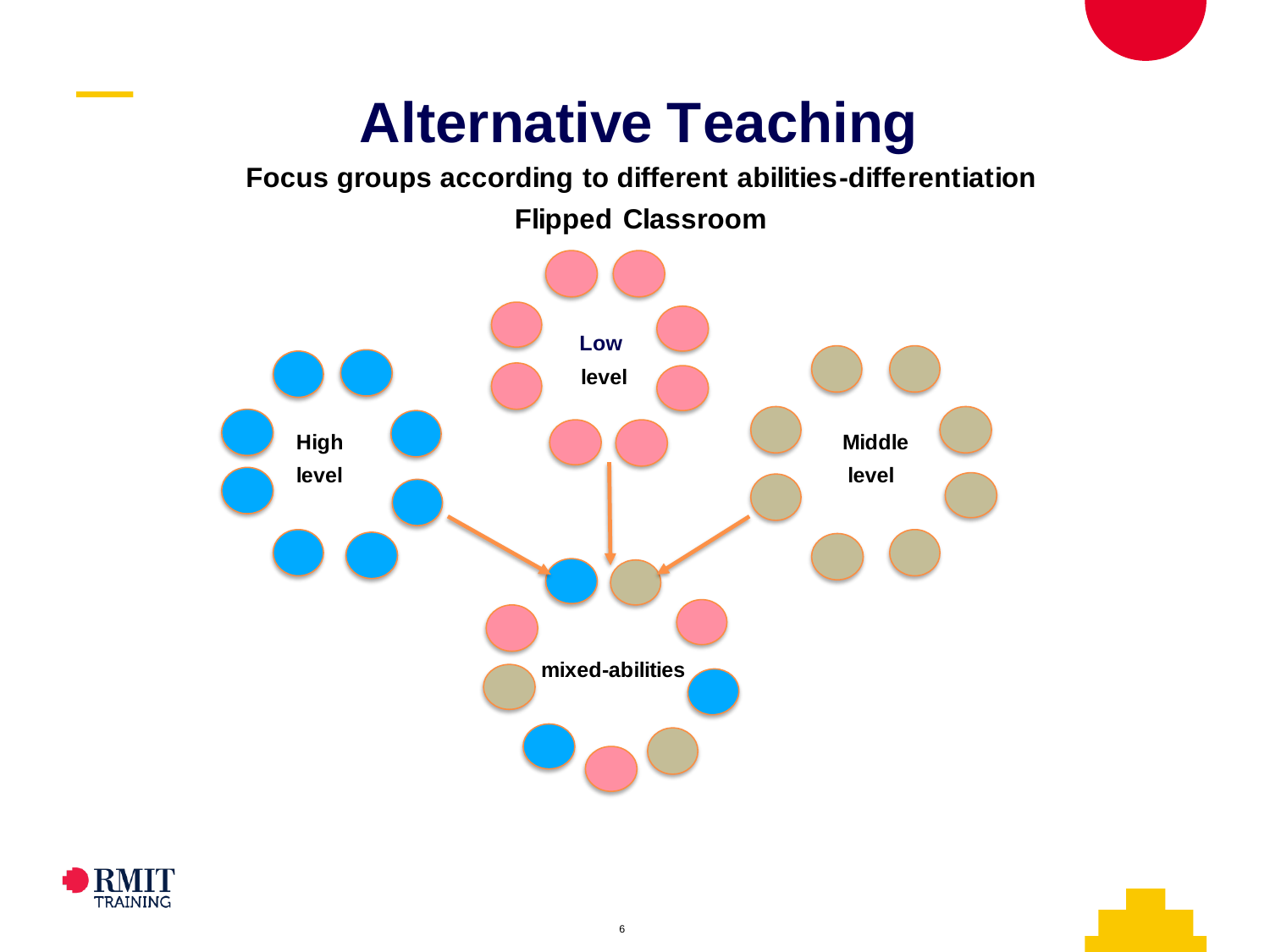







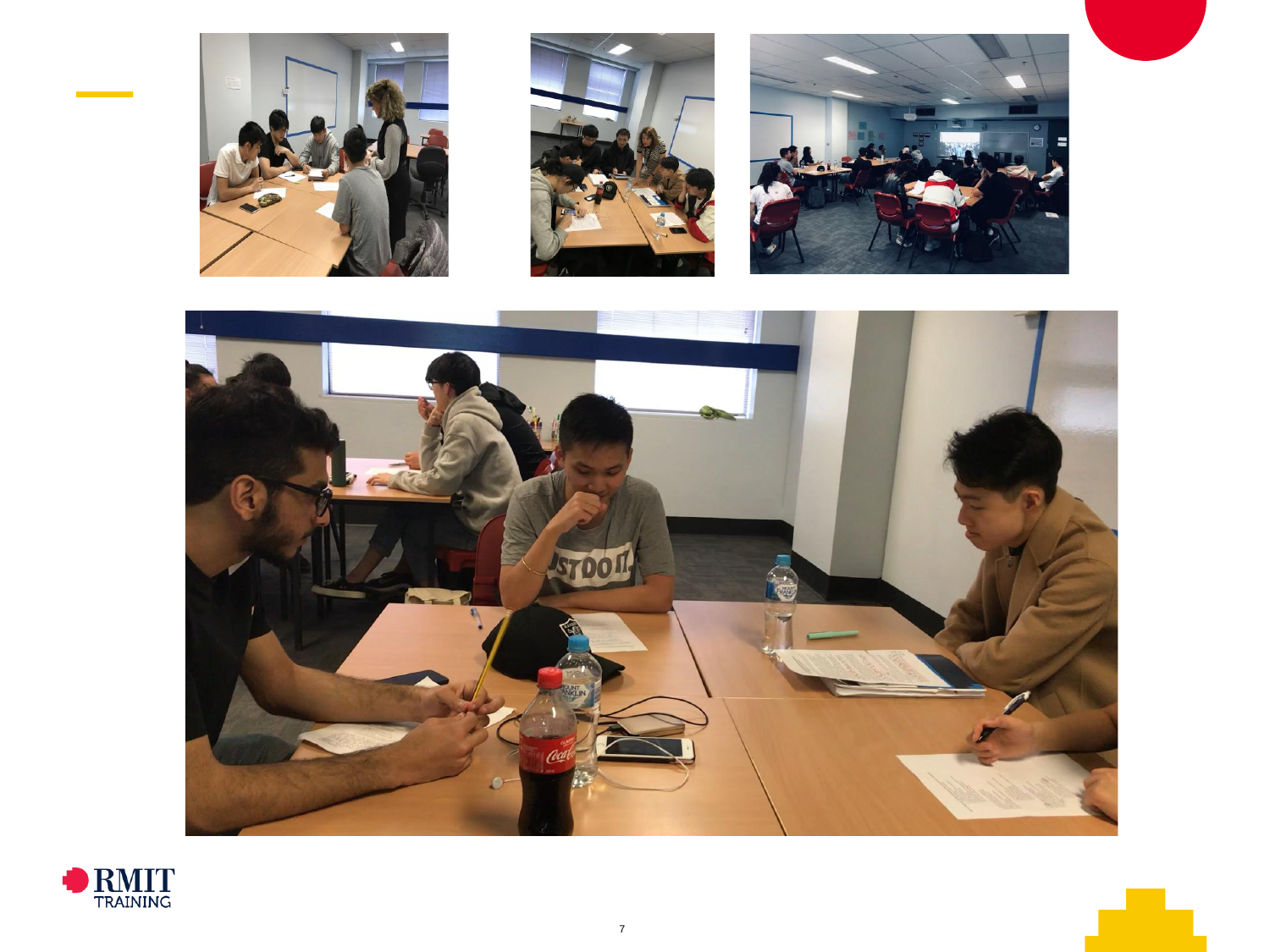# **Station Teaching**

**Students are in mixed-abilities groups Globalisation: images and flow-chart**



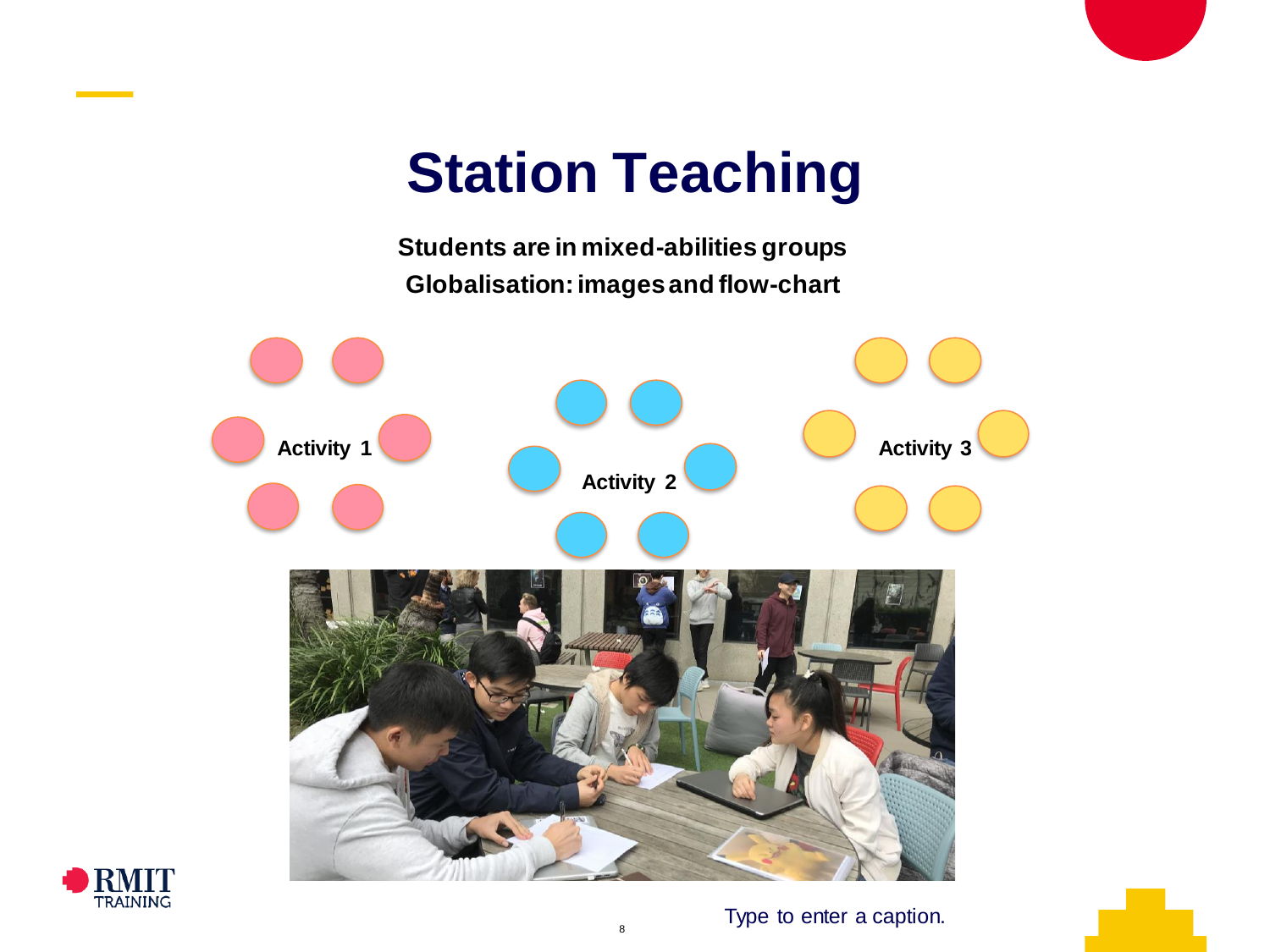### **Benefits of team teaching for the students**

- student engagement
- experience, sense of belonging
- attendance
- results

- develop transferrable across both subjects such as
	- group work
	- communication (English becomes the only language used)
	- creativity
	- analytical skills

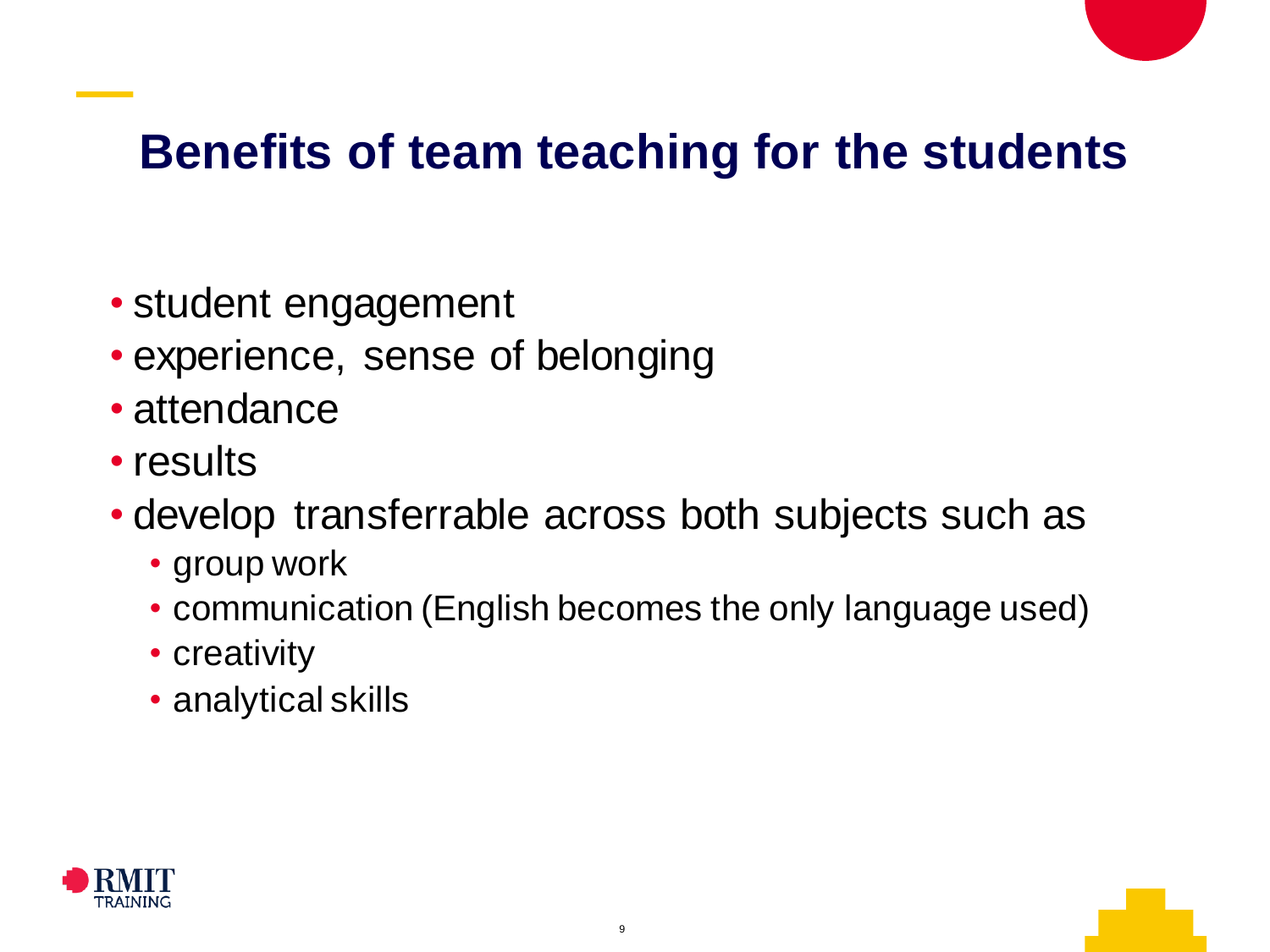### **Benefits of team teaching for the teachers**

- co-planning, co-teaching and co-marking
- shared goals, expectations, accountability
- have an equal role and complementary styles
- constructive feedback and ongoing reflection
- professional development
	- differentiated teaching
	- multimodal teaching

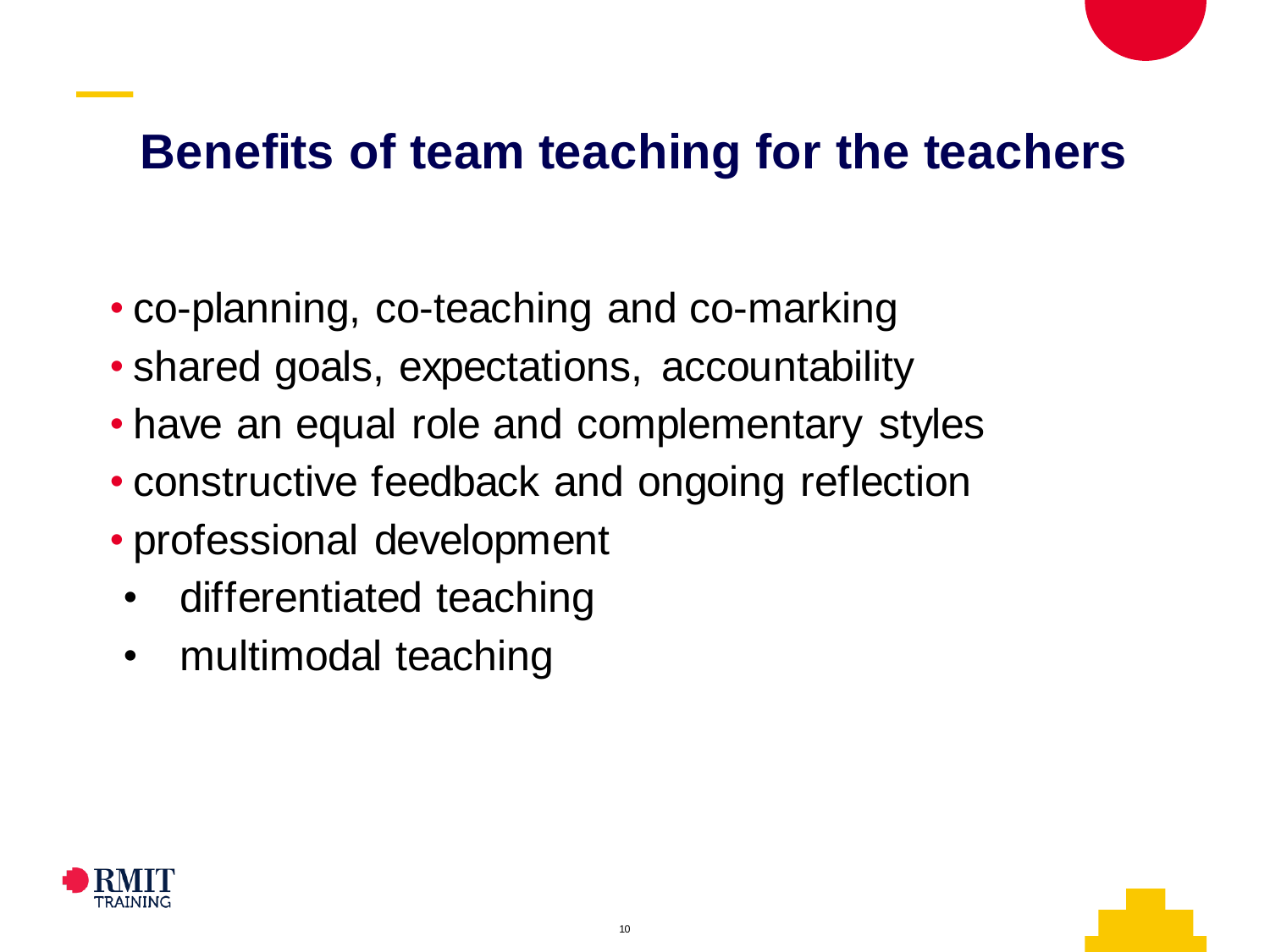